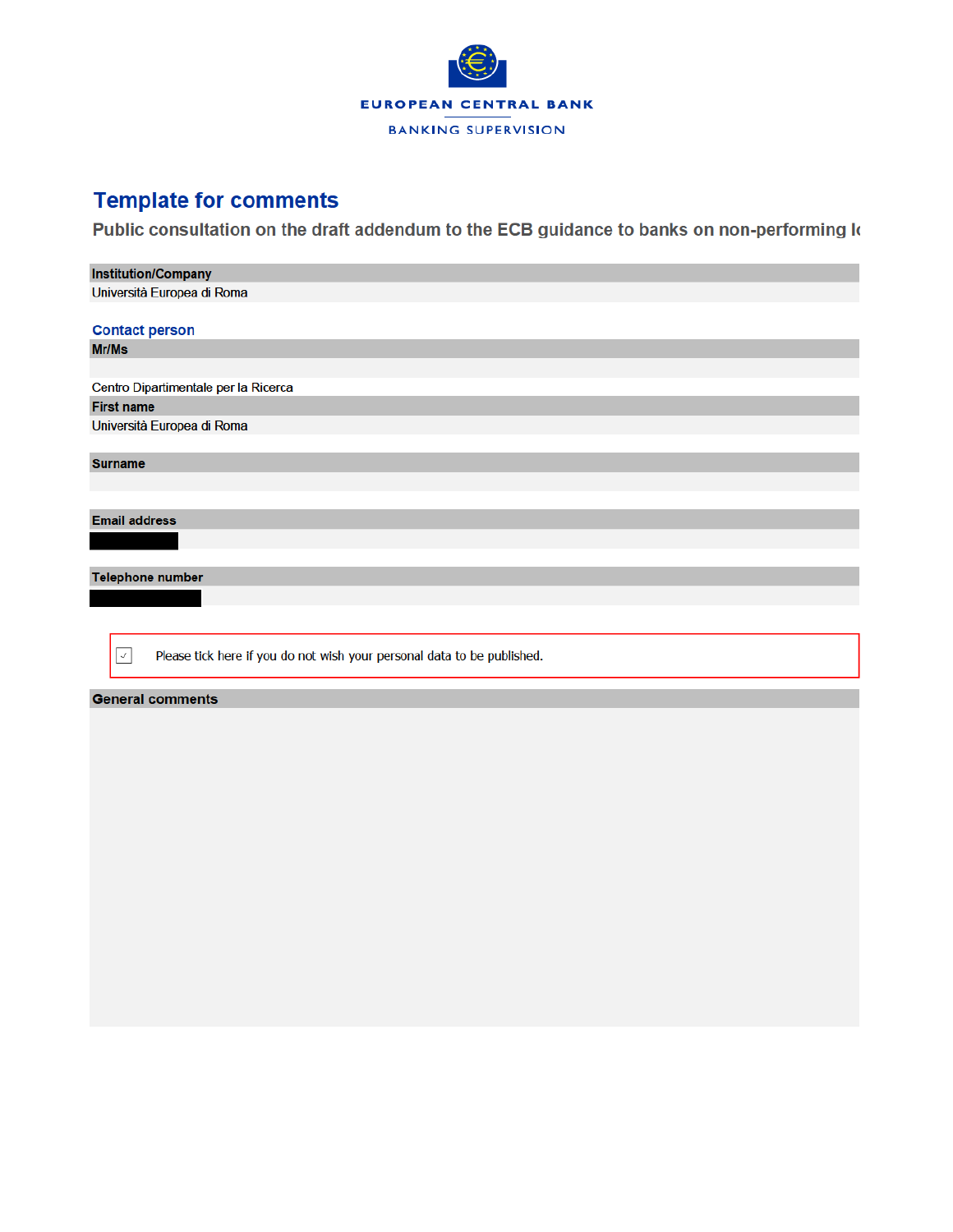## **Template for comments**

**Public consultation on the draft addendum to the ECB guidance to banks on non-performing loans**

 $\overline{\mathbf{r}}$ 

- 
- 
- Please enter all your feedback in this list.<br>When entering feedback, please make sure that:<br>- each comment deals with a single issue only;<br>you indicate the relevant atticle/chapter/paragraph, where appropriate;<br>- you indic

| Deadline:<br>8 December 2017 |                            |           |      |                    |                                                                                                                                                                                                                                                                                                                                                                                                                                                                                                                                                                                                                                                                                                                                                                                                                                                                                                                                                                                                                                                                                                                                                                                                                                                                                                     |                                                                                                                                                                                                                                                                                                                                                                                                                                           |                               |                      |
|------------------------------|----------------------------|-----------|------|--------------------|-----------------------------------------------------------------------------------------------------------------------------------------------------------------------------------------------------------------------------------------------------------------------------------------------------------------------------------------------------------------------------------------------------------------------------------------------------------------------------------------------------------------------------------------------------------------------------------------------------------------------------------------------------------------------------------------------------------------------------------------------------------------------------------------------------------------------------------------------------------------------------------------------------------------------------------------------------------------------------------------------------------------------------------------------------------------------------------------------------------------------------------------------------------------------------------------------------------------------------------------------------------------------------------------------------|-------------------------------------------------------------------------------------------------------------------------------------------------------------------------------------------------------------------------------------------------------------------------------------------------------------------------------------------------------------------------------------------------------------------------------------------|-------------------------------|----------------------|
| ID                           | <b>Chapter</b>             | Paragraph | Page | Type of<br>comment | <b>Detailed comment</b>                                                                                                                                                                                                                                                                                                                                                                                                                                                                                                                                                                                                                                                                                                                                                                                                                                                                                                                                                                                                                                                                                                                                                                                                                                                                             | Concise statement as to why your<br>comment should be taken on board                                                                                                                                                                                                                                                                                                                                                                      | Name of<br>commenter          | <b>Personal data</b> |
|                              | 2 - General<br>Concept     | 2.1       | 3    | Clarification      | Subjective scope of the Addendum. The Addendum<br>applies both to NPLs of traditional banks and to the ones<br>deriving from the activity of purchasing and managing of<br>third-party portfolios, carried out by specialized<br>companies, with a very specific business model. This<br>means that the Addendum only considers the market<br>selling NPLs and not the one purchasing such<br>exposures. Specialized companies, that derecognize<br>NPLs at a different pace compared to the traditional<br>banks, include in the discount applied to the purchase<br>price not only the risk but also the cost of managing and<br>funding NPLs (other than a profit margin); therefore, the<br>request to provide full coverage for the unsecured<br>portion of new NPLs after 2 years at the latest (7 years at<br>latest, for the secured portion) would reduce the<br>asymmetry of management between the seller and the<br>purchaser of NPLs, by depriving the latter of the<br>essential resource producing its extra value (i.e. the<br>time). Such effects are further increased by the<br>application of the backstops in a gradual way, before the<br>moment when the entire prudential provisioning is<br>expected, that further reduces the profitability of the<br>purchasing of NPLs. | The application of the provisions of the<br>Addendum to all banks, involving the whole<br>credit stock held by the those companies<br>specialized in purchasing and managing of<br>NPLs, would be potentially able to<br>weakening the structure of the entire NPLs'<br>market, by lowering the profitability of the<br>activity of purchase and management of<br>such loans, with subsequent difficulties in<br>the relevant divestment. | Università<br>Europea di Roma | Don't publish        |
|                              | $2^2$ - General<br>Concept | 2.1       | 3    | Clarification      | Going concern and forborne positions. The application of<br>the prudential provisioning backstops to the "going<br>concern positions", in relation to which restructuring<br>plans aimed at restoring the economic-financial<br>conditions have been adopted, should be reconsidered.<br>In fact such positions involve counterparts that are<br>following restructuring plans. Similar considerations<br>could be extended to all forborne positions (also in the<br>retail segment).                                                                                                                                                                                                                                                                                                                                                                                                                                                                                                                                                                                                                                                                                                                                                                                                              | In both cases, the prudential provisioning<br>backstops would discourage the banks<br>from the adoption of rescue and<br>restructuring measures.                                                                                                                                                                                                                                                                                          | Università<br>Europea di Roma | Don't publish        |
|                              | $3^2$ - General<br>Concept | 2.3       | 5    | Clarification      | Prudential provisioning levels. According to the<br>Addendum - par. 2.3 - "The underlying aim [of the<br>prudential provisioning backstop] is to ensure that NPEs<br>are subject to sufficient provisioning ()". However, the<br>hedging of the 100% exposures seems more than<br>sufficient, considering that the required measures imply<br>the zeroing of the value of the loan.                                                                                                                                                                                                                                                                                                                                                                                                                                                                                                                                                                                                                                                                                                                                                                                                                                                                                                                 | Regardless the recovery time, is out of<br>doubt that at the end of a recovery<br>proceeding the loans (at least the secured<br>ones) should have their own value.                                                                                                                                                                                                                                                                        | Università<br>Europea di Roma | Don't publish        |
|                              | $4^2$ - General<br>Concept | 2.3       | 6    | Clarification      | The list of exemption cases (see par. 2.3 of the<br>Addendum) could be more exhaustive/specific.                                                                                                                                                                                                                                                                                                                                                                                                                                                                                                                                                                                                                                                                                                                                                                                                                                                                                                                                                                                                                                                                                                                                                                                                    | It could be useful to clarify the single<br>circumstances in which a deviation from the<br>prudential provisioning backstop is allowed.<br>In any case, a revision/extension of the list<br>is deemed appropriate, at least to include<br>all those actions potentially aimed at<br>generating incomes.                                                                                                                                   | Università<br>Europea di Roma | Don't publish        |
|                              | 5 3 - Definitions          | 3.1       |      | Amendment          | Objective scope of the Addendum. Even if the prudential<br>provisioning expectations apply to all exposures that are<br>newly classified as non-performing - in line with the EBA The Addendum should rather apply only to<br>definition - as of January 1st, 2018, it seems that the<br>actual scope of the provisions of the Addendum is<br>potentially broader; in fact, the Addendum would also<br>apply to the stock of outstanding loans, considering that<br>in-bonis loans could become non-performing after<br>January 1st 2018.                                                                                                                                                                                                                                                                                                                                                                                                                                                                                                                                                                                                                                                                                                                                                           | oans arised after January 1st 2018; such<br>timing would also let the Member States'<br>institutions adapt to the new regulatory<br>framework.                                                                                                                                                                                                                                                                                            | Università<br>Europea di Roma | Don't publish        |
|                              | 6 3 - Definitions          | 3.1       | 7    | Amendment          | The length of time an exposure has been classified as<br>non-performing (i.e. the "vintage") should be calculated<br>starting from the resolution date of the agreement (or<br>from the date of starting of the judicial actions for<br>recovery) and not from the classification of the position to<br>NPE.                                                                                                                                                                                                                                                                                                                                                                                                                                                                                                                                                                                                                                                                                                                                                                                                                                                                                                                                                                                        | From the resolution date of the agreement<br>(or from the date of starting of the judicial<br>actions for recovery) the bank effectively<br>starts the recovery phase.                                                                                                                                                                                                                                                                    | Università<br>Europea di Roma | Don't publish        |